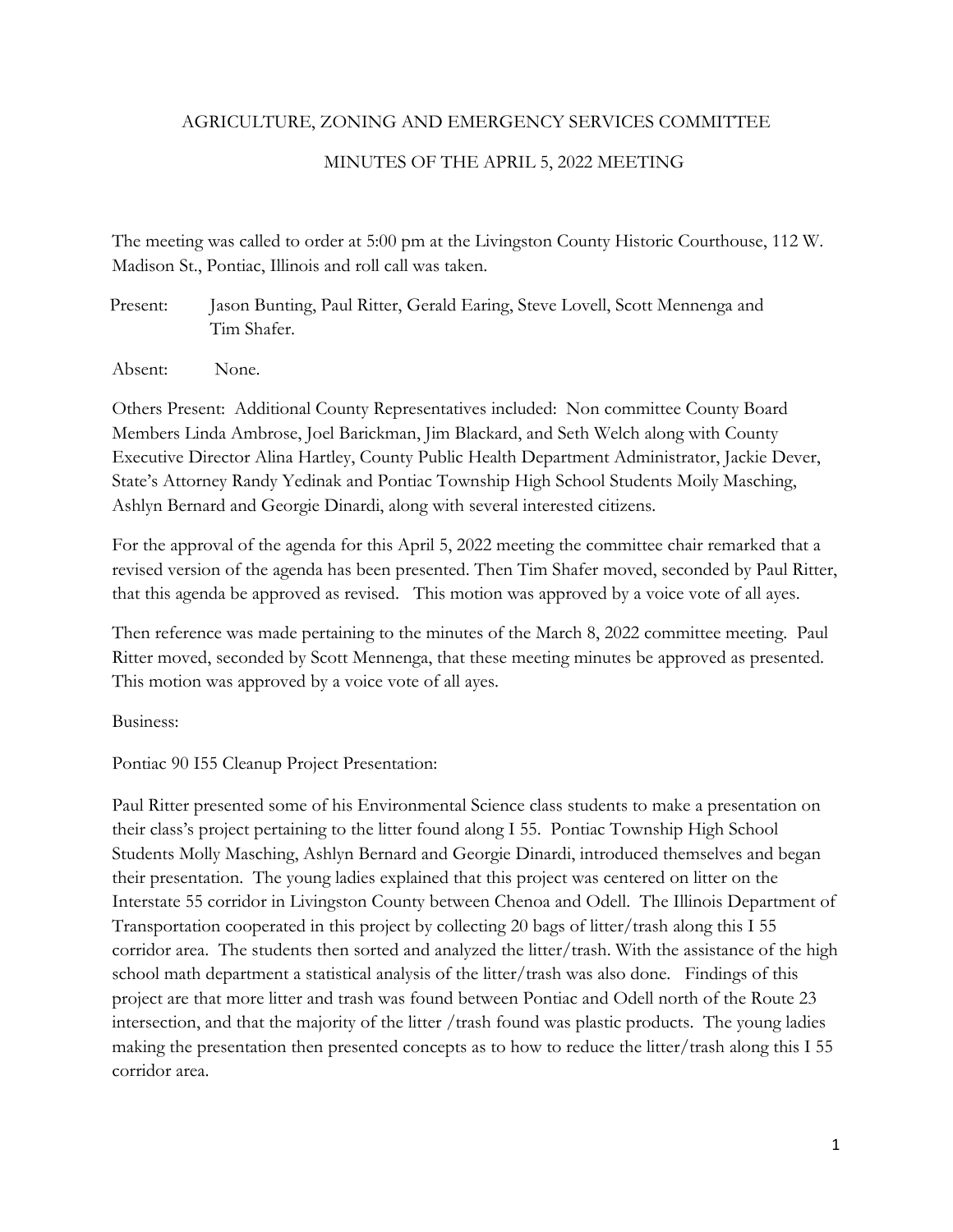These concepts included the improvement of strapping on the trash trucks going to the Livingston Landfill, and improving the covers that cover the trash on these trash hauling trucks.

 Paul Ritter then remarked Republic Services/Livingston Landfill is aware of are cooperative regarding this project.

## Airport Setback Discussion:

Committee Chair Bunting started this meeting's discussion on airport setbacks relating that he would allow for public comments during this discussion. Mr. Bunting then reviewed the relatively recent past actions of this committee and the county board by amending the zoning regulations, that now reflect that the county board will make the final decision on airport special use cases. The committee chair acknowledged the current 100 foot setback distance for airports in relating that this setback may be appropriate for small private grass landing strips, while recognizing different types of airports can be presented for review in which setback distances will need to be considered. Therefore, it may well be best to leave the regulation as they are, to allow latitude in making decisions regarding the potentially different types of airport proposals. Mr. Schopp remarked about some of the copies of information relating to this subject included in the committee packets for this meeting, as a follow up to past discussions and requests for more information on this matter. Reviewing compatibility of proposals was also mentioned. Livingston County State's Attorney Randy Yedinak commented that he has reviewed legal issues regarding airports. He related that the current county airport setback requirements are valid, and that rational reasoning would be needed to amend these setback requirements. Mr. Yedinak remarked about the special use review process, and he had researched setback distances from other counties, that included a 7500 foot area regarding the height of structures, in Stephenson county. Mr. Yedinak related that the setback distances could be revised, though they should not be decreased. Considerations in different area uses such as residential, agriculture, industrial etc. may be discussed as part of any further review on this issue. Any considered changes should be reasonable, not arbitrary decisions.

A question as to if a special use permit could be transferred. Discussion took place pertaining to this issue. Mr. Yedinak that he will need to research further as to special uses being transferred. Interested citizen Jim Adams commented that he has two landing strips that have been approved, and that in the future he would like to transfer this property to his children. And, as his son and grandchildren are pilots he would like for his special uses allowed for airports to transfer to his family so that they can use these sites as he has in the past. Dialogue then took place as to how special use permits could be allowed to transfer as long as the specific special use remained the same. Remarks were made as to need to review any conditions placed on the approval of any special use. Mr. Earing related that the regulations for airports should be left as they are. Interested citizen Chris Peterson then remarked about the need to know how a special use would transfer since airport developments are established in place. Discussion continued in the different types of airports and special uses, and as how the special uses may be transferred. Mr. Yedinak commented that he would like further research how special uses may be transferred.